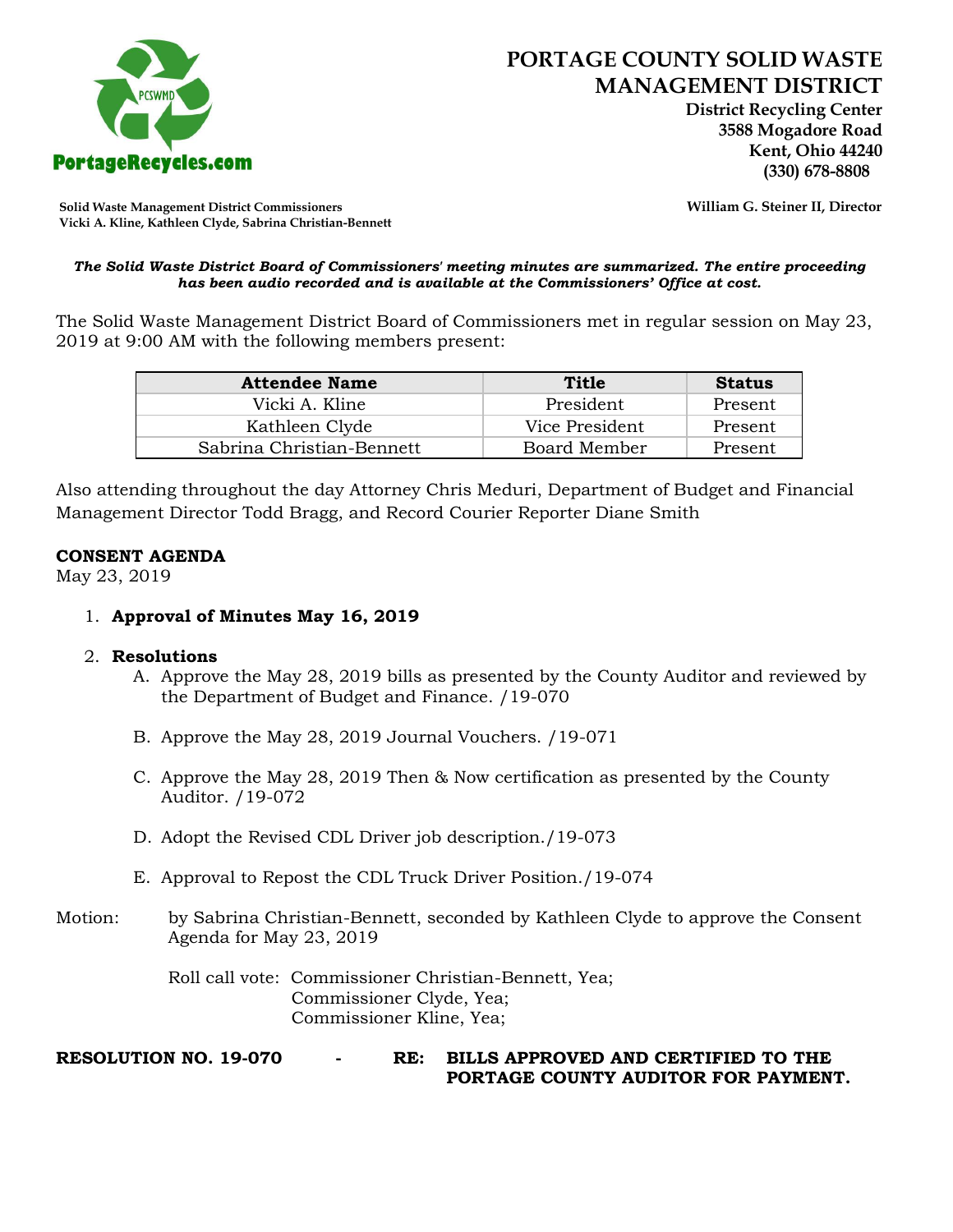It was moved by Sabrina Christian-Bennett, seconded by Kathleen Clyde that the following resolution be adopted:

- **RESOLVED,** that the bills were approved and certified to the County Auditor for payment, contingent upon the review of the Portage County Department of Budget and Financial Management, Department of Internal Services or other designee on May 28, 2019 in the total payment amount of **\$12,077.50 for Funds 8300- 8399** as set forth in the Accounts Payable Warrant Report on file in the office of the Portage County Auditor; and be it further
- **RESOLVED,** that the District Board of Commissioners finds and determines that all formal actions of this Board concerning and relating to the adoption of this resolution were taken in an open meeting of this Board and that all deliberations of this Board that resulted in those formal actions were in meeting open to the public in compliance with the law including Section 121.22 of the Ohio Revised Code.

Roll call vote as follows:

| Vicki A. Kline, Yea; | Sabrina Christian-Bennett, Yea; | Kathleen Clyde, Yea; |
|----------------------|---------------------------------|----------------------|
|                      |                                 |                      |

#### **RESOLUTION NO. 19-071 - RE: APPROVAL OF JOURNAL VOUCHERS/ENTRIES.**

It was moved by Sabrina Christian-Bennett, seconded by Kathleen Clyde that the following Resolution be adopted:

**WHEREAS,** the Ohio Revised Code requires that warrants be approved by the District Board of Commissioners for the Portage County Solid Waste Management District prior to their issuance, and **WHEREAS,** there are other similar financial transactions defined as journal vouchers/entries that are dissimilar in that they are used to pay for charges for services from one county department and/or fund to another department and/or fund and thus are processed in lieu of issuing a warrant, and **WHEREAS,** the Journal Vouchers/Entries are submitted by the Solid Waste Management District Director for review by the District Board of Commissioners; now therefore be it  $05/28/19$  | 921 | \$101.01 05/28/19 922 457.45

**RESOLVED,** that the District Board of Commissioners approves the attached Journal Vouchers/Entries, and be it further

Total | \$558.46

**RESOLVED,** that the District Board of Commissioners finds and determines that all formal actions of this Board concerning and relating to the adoption of this resolution were taken in an open meeting of this Board and that all deliberations of this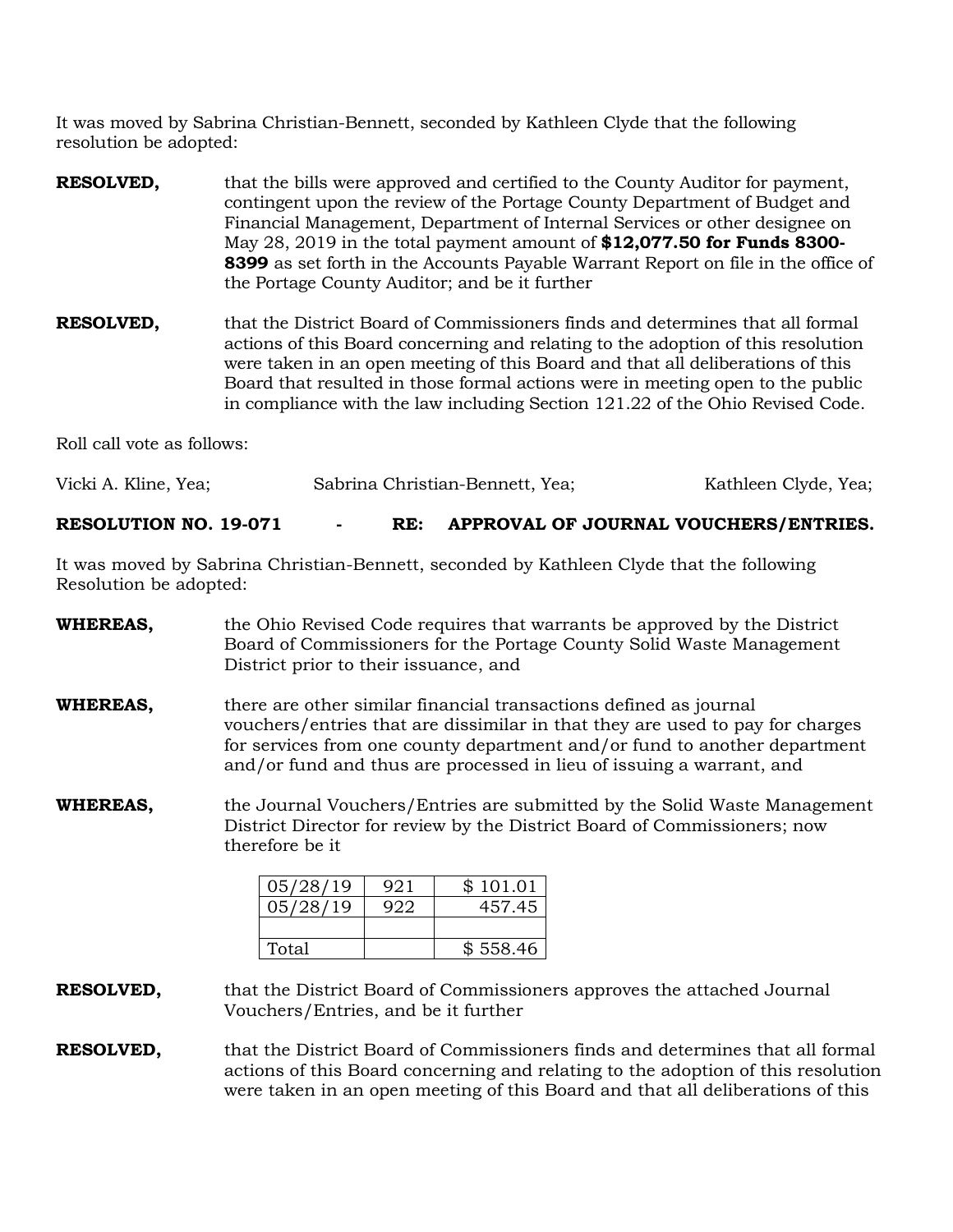Board that resulted in those formal actions were in meeting open to the public in compliance with the law including Section 121.22 of the Ohio Revised Code.

Roll call vote as follows:

Vicki A. Kline, Yea; Sabrina Christian-Bennett, Yea; Kathleen Clyde, Yea;

# **RESOLUTION NO. 19-072**

This resolution was inadvertently omitted. This is for numbering purposes only.

# **RESOLUTION NO. 19-073 - RE: ADOPTION OF REVISED CDL TRUCK DRIVER JOB DESCRIPTION FOR THE SOLID WASTE MANAGEMENT DISTRICT.**

It was moved by Sabrina Christian-Bennett, seconded by Kathleen Clyde that the following Resolution be adopted:

- **WHEREAS,** the current CDL Truck Driver job description for the Solid Waste Management District was approved on February 8, 2018 by the Board of District Commissioners; and
- **WHEREAS,** the minimum job standards in the current CDL Truck Driver job description requires experience driving vehicles over 30,000 GVWR and possession of a valid Class A CDL with airbrake endorsement:

*JOB STANDARDS: High School education or equivalent is required and two years of experience driving vehicles over 30,000 GVWR. Special training in vehicle operation and maintenance preferred. Must have possession of a valid Ohio Class A CDL with airbrake endorsement and maintain licensure and eligibility under employee driver eligibility standards, through tenure of employment*; and

- **WHEREAS**, previously, the District owned and operated a semi-truck that required a Class A CDL license. The semi-truck was used to haul glass, recyclables to Waste Management in Akron, Ohio, electronics and occasionally a load of a fiber product to a local processing facility. The semi-truck was sold on December 16, 2017 at the Edinburg Auction after the District determined that the semi-truck was no longer needed to perform the aforementioned tasks. The sale of the truck was approved by the District Board of Commissioners via Resolution 17-174 adopted on October 31, 2017; and
- **WHEREAS**, since the need for the requirement of a Class A CDL license to drive the semitruck no longer exists, the District is recommending the job standards are revised to reflect the minimum skill level required to operate a District truck:

*JOB STANDARDS: High School education or equivalent is required and two years of experience driving vehicles over 26,000 GVWR. Special training in vehicle operation and maintenance preferred. Must have possession of a valid*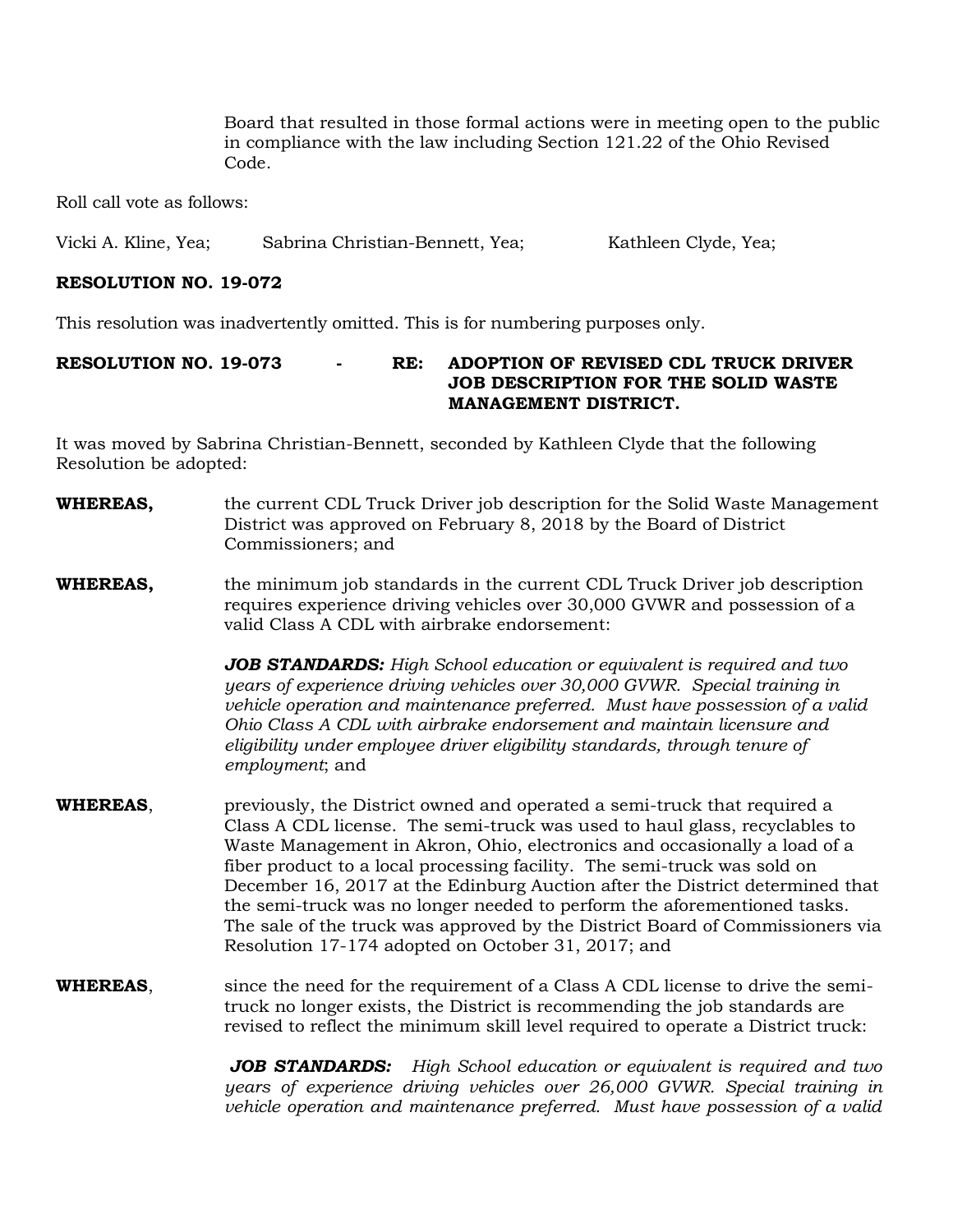*Ohio Class B CDL with airbrake endorsement and maintain licensure and eligibility under employee driver eligibility standards, through tenure of employment;* now therefore be it

- **RESOLVED,** that the Board of District Commissioners does hereby adopt the revised CDL Truck Driver job description recommended by the Solid Waste Management District; and be it further
- **RESOLVED,** that the Board of District Commissioners finds and determines that all formal actions of this Board concerning and relating to the adoption of this resolution were taken in an open meeting of this Board and that all deliberations of this Board that resulted in those formal actions were in meeting open to the public in compliance with the law including Section 121.22 of the Ohio Revised Code.

Roll call vote as follows:

| Vicki Kline, Yea;            | Kathleen Clyde, Yea; |     | Sabrina Christian-Bennett, Yea;                                                        |
|------------------------------|----------------------|-----|----------------------------------------------------------------------------------------|
| <b>RESOLUTION NO. 19-074</b> | $\blacksquare$       | RE: | APPROVAL TO REPOST FOR CDL TRUCK<br>DRIVER FOR THE SOLID WASTE MANAGEMENT<br>DISTRICT. |

It was moved by Sabrina Christian-Bennett, seconded by Kathleen Clyde that the following Resolution be adopted:

- **WHEREAS,** the Board of District Commissioners signed the Personnel Requisition authorizing the posting of the full time permanent CDL Truck Driver replacing Richard Rabatin for Portage County Solid Waste Management District, on March 7, 2019; and
- **WHEREAS,** the posting dated March 7, 2019 reflected the minimum job standards for the position based on the job description approved on February 8, 2018 requiring experience driving vehicles over 30,000 GVWR and possession of a valid Class A CDL with airbrake endorsement. A statement that Class B CDL licenses would be accepted was added at a later date (March 12, 2019):

#### **MINIMUM QUALIFICATIONS:**

*High School education or equivalent is required and two years of experience driving vehicles over 30,000 GVWR. Special training in vehicle operation and maintenance preferred. Must have possession of a valid Ohio Class A CDL with airbrake endorsement and maintain licensure and eligibility under employee driver eligibility standards, through tenure of employment. Valid Class B CDL will also be accepted*; and

**WHEREAS**, the CDL Truck Driver job description has been revised and approved by the Board of District Commissioners on May 23, 2019 to reflect the minimum skill level required to operate a District truck, revising the requirement of the CDL license from a Class A to a Class B CDL; and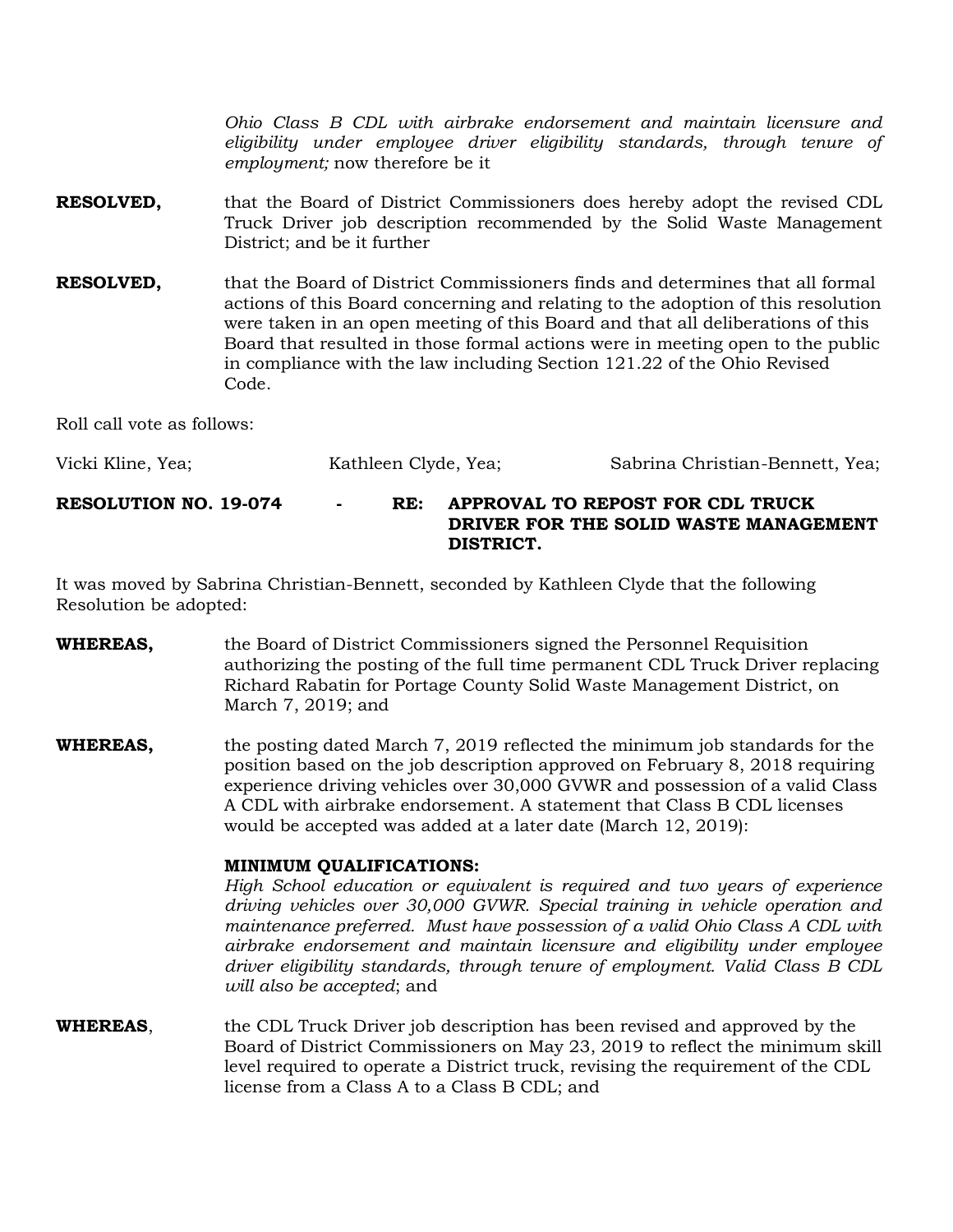**WHEREAS,** the position of CDL Truck Driver will be reposted with the revised job standards:

# **MINIMUM QUALIFICATIONS:**

*High School education or equivalent is required and two years of experience driving vehicles over 26,000 GVWR. Special training in vehicle operation and maintenance preferred. Must have possession of a valid Ohio Class B CDL with airbrake endorsement and maintain licensure and eligibility under employee driver eligibility standards, through tenure of employment*; now therefore be it

- **RESOLVED,** that the Board of District Commissioners does hereby approve to repost the CDL Truck Driver position with the revised job standards according to the job description approved on May 23, 2019; and be it further
- **RESOLVED,** that the Board of District Commissioners finds and determines that all formal actions of this Board concerning and relating to the adoption of this resolution were taken in an open meeting of this Board and that all deliberations of this Board that resulted in those formal actions were in meeting open to the public in compliance with the law including Section 121.22 of the Ohio Revised Code.

Roll call vote as follows:

Vicki Kline, Yea; The Kathleen Clyde, Yea; Sabrina Christian-Bennett, Yea;

# **JOURNAL ENTRIES**

May 23, 2019

- 1. The Board of Commissioners signed the Personnel Action Form accepting the resignation of Dustin Landmesser, CDL Truck Driver, for Portage County Solid Waste Management District, effective May 31, 2019, presented by Bill Steiner, SWMD Director, and Janet Kovick, Human Resources Director.
- 2. The Board of Commissioners signed the Personnel Requisition authorizing the posting of the full time permanent CDL Truck Driver replacing Dustin Landmesser for Portage County Solid Waste Management District, presented by Bill Steiner, SWMD Director, and Janet Kovick, Human Resources Director.
- Motion: by Sabrina Christian-Bennett, seconded by Kathleen Clyde to approve the Journal Entries from May 23, 2019

Roll call vote:Commissioner Christian-Bennett, Yea; Commissioner Clyde, Yea; Commissioner Kline, Yea;

Motion: by Sabrina Christian-Bennett, seconded by Kathleen Clyde to adjourn the Official Meeting of May 23, 2019 at 9:01 AM